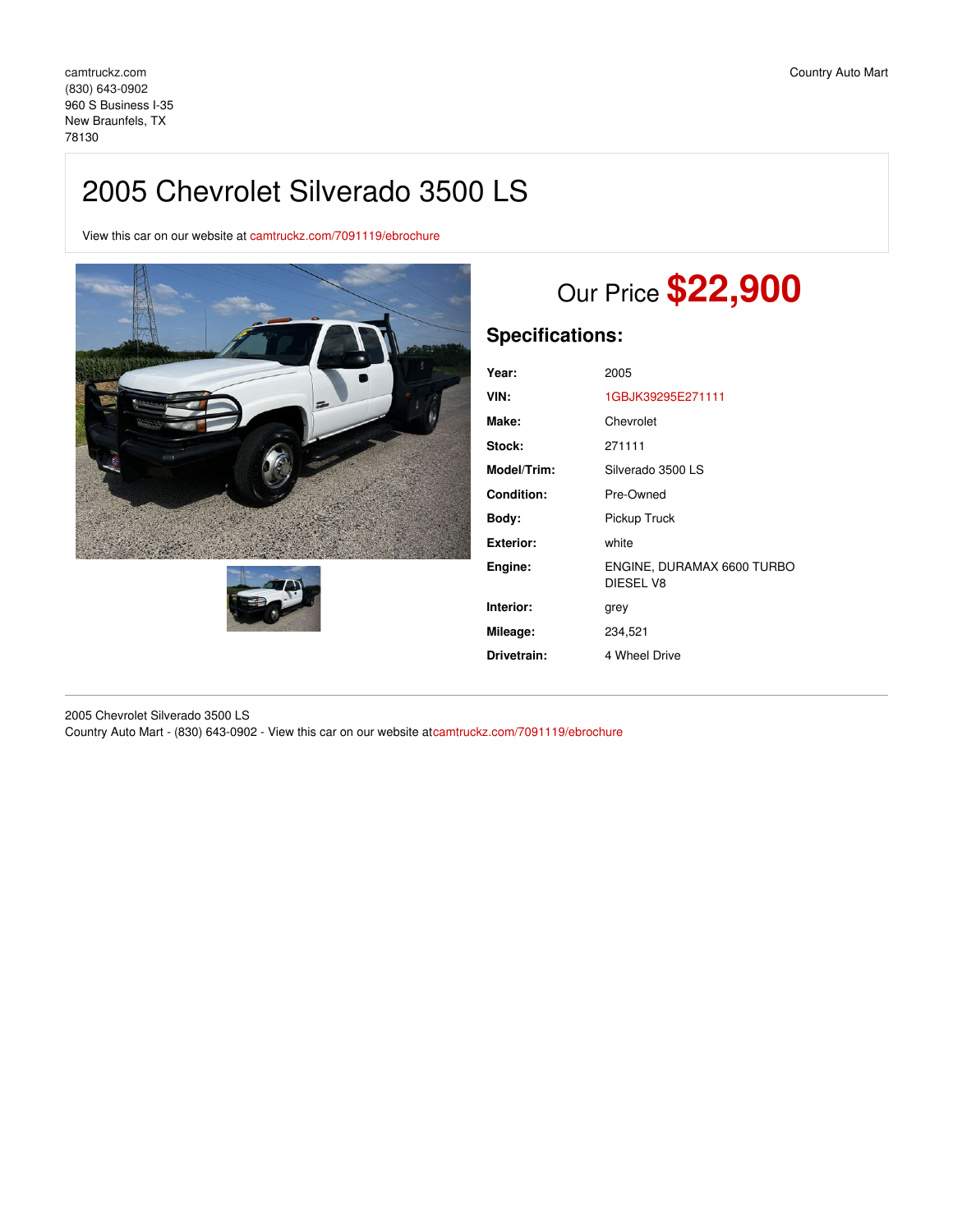

2005 Chevrolet Silverado 3500 LS

Country Auto Mart - (830) 643-0902 - View this car on our website a[tcamtruckz.com/7091119/ebrochure](https://camtruckz.com/vehicle/7091119/2005-chevrolet-silverado-3500-ls-new-braunfels-tx-78130/7091119/ebrochure)

## **Installed Options**

#### **Interior**

- Seat trim, Custom Cloth
- Seats, front 40/20/40 split-bench, 3-passenger, driver and passenger manual reclining, center fold-down armrest with storage, adjustable outboard head restraints and storage pockets on Extended Cab Models (Not available with (UC6) Sound system, ETR AM/FM stereo with 6-disc CD changer.)
- Seat, rear bench, folding, 3-passenger (includes child seat top tether anchor) (Standard with Extended Cab Models only.)
- Floor covering, color-keyed carpeting and rubberized vinyl floormats (May be substituted with (BG9) Floor covering, rubberized vinyl)
- Steering column, Tilt-Wheel, adjustable, includes brake/transmission shift interlock
- Steering wheel, leather-wrapped rim, Black, includes theft-deterrent locking feature
- Theft-deterrent system, PASSlock II
- Instrumentation, analog, includes speedometer, odometer with trip odometer, fuel level, voltmeter, engine temperature, oil pressure and tachometer
- Driver Information Center, monitors numerous systems depending on vehicle equipment
- Warning tones, headlamp on, key-in-ignition, driver and passenger seat belt reminder, turn signal on
- Windows, power, includes driver and passenger express-down
- Windows, rear quarter swing-out (Standard with Extended Cab Models only.)
- Door locks, power
- Cruise control, electronic with set and resume speed, includes telltale in instrument panel cluster
- Keyless entry, remote, includes 2 transmitters, panic button and content theft alarm
- Air conditioning, dual-zone, manual, individual climate settings for driver and right front passenger
- Defogger, rear-window, electric
- Sound system, ETR AM/FM stereo with CD player, includes seek-and-scan, digital clock, auto-tone control, speed-compensated volume, and Radio Data System (RDS) (Requires (AE7) Seats, front 40/20/40 split-bench. Upgradeable to (UB1) Sound system, ETR AM/FM stereo with CD and cassette player or (UC6) Sound system, ETR AM/FM stereo with 6-disc CD changer. 4-speakers on Regular Cab and 6-speakers on Extended Cab Models) - Cupholders, front (Also includes rear cupholders on Extended Cab Models.)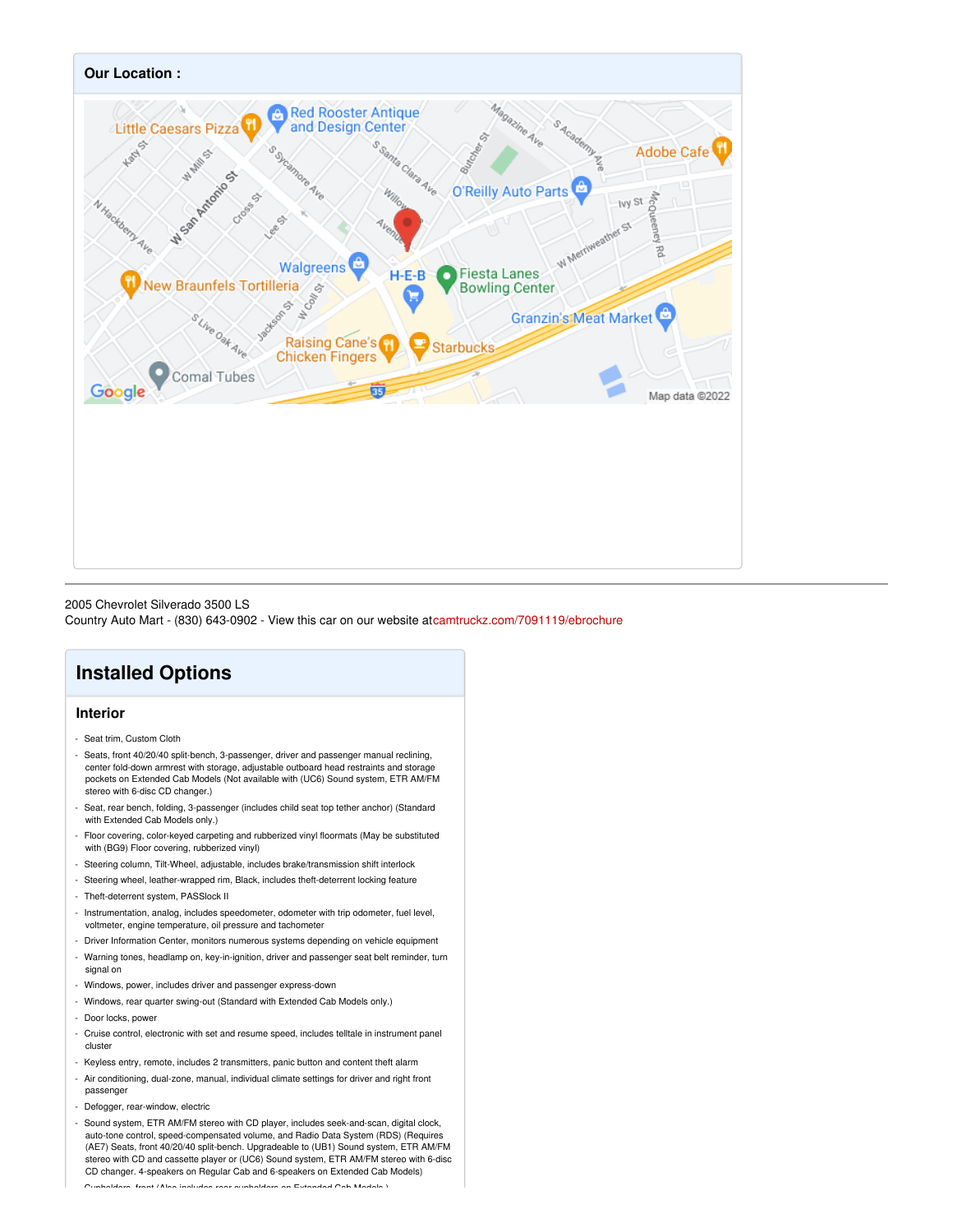- Cupholders, front (Also includes rear cupholders on Extended Cab Models.)
- Cigarette lighter, on instrument panel
- Power outlets, auxiliary, covered, 2 dash-mounted, 12-volt
- Mirror, inside rearview, electrochromic (light-sensitive auto dimming), 8-point compass and outside temperature indicator
- Coat hook, driver side (Also includes passenger side coat hook on Extended Cab Models.)
- Console, overhead mini, includes map lights
- Visors, padded, Shale-colored, driver and passenger side with cloth trim, extenders, pocket on driver side and vanity mirror on passenger side
- Assist handle, front passenger (Also includes rear outboard passenger assist handle on Extended Cab Models.)
- Lighting, dome lamp, reading, backlit instrument panel switches and door handle-activated illuminated entry

#### **Exterior**

- Paint, solid- Bumper, front, chrome, with Gray lower- Air dam, Gray
- Wheel flares, front only- Grille, color-keyed surround, with chrome accent bar
- Headlamps, dual halogen composite, includes flash-to-pass feature and automatic lamp control
- Daytime running lamps, includes automatic exterior lamp control
- Lamps, amber roof marker
- Lamp, center high-mounted stop/brake (CHMSL) delete and cargo area, delete (Standard with 4WD Models only.)
- Mirrors, outside rearview, manual folding, power, heated, Black (Upgradeable to (DPF) Mirrors, outside rearview, power, heated, camper-style.)
- Glass, Solar-Ray light tinted, all windows
- Wipers, intermittent, front, wet-arm with pulse washers

#### **Safety**

- Seat trim, Custom Cloth
- Seats, front 40/20/40 split-bench, 3-passenger, driver and passenger manual reclining, center fold-down armrest with storage, adjustable outboard head restraints and storage pockets on Extended Cab Models (Not available with (UC6) Sound system, ETR AM/FM stereo with 6-disc CD changer.)
- Seat, rear bench, folding, 3-passenger (includes child seat top tether anchor) (Standard with Extended Cab Models only.)
- Floor covering, color-keyed carpeting and rubberized vinyl floormats (May be substituted with (BG9) Floor covering, rubberized vinyl)
- Steering column, Tilt-Wheel, adjustable, includes brake/transmission shift interlock
- Steering wheel, leather-wrapped rim, Black, includes theft-deterrent locking feature
- Theft-deterrent system, PASSlock II
- Instrumentation, analog, includes speedometer, odometer with trip odometer, fuel level, voltmeter, engine temperature, oil pressure and tachometer
- Driver Information Center, monitors numerous systems depending on vehicle equipment
- Warning tones, headlamp on, key-in-ignition, driver and passenger seat belt reminder, turn signal on
- Windows, power, includes driver and passenger express-down
- Windows, rear quarter swing-out (Standard with Extended Cab Models only.)
- Door locks, power
- Cruise control, electronic with set and resume speed, includes telltale in instrument panel cluster
- Keyless entry, remote, includes 2 transmitters, panic button and content theft alarm
- Air conditioning, dual-zone, manual, individual climate settings for driver and right front passenger
- Defogger, rear-window, electric
- Sound system, ETR AM/FM stereo with CD player, includes seek-and-scan, digital clock, auto-tone control, speed-compensated volume, and Radio Data System (RDS) (Requires (AE7) Seats, front 40/20/40 split-bench. Upgradeable to (UB1) Sound system, ETR AM/FM stereo with CD and cassette player or (UC6) Sound system, ETR AM/FM stereo with 6-disc CD changer. 4-speakers on Regular Cab and 6-speakers on Extended Cab Models)
- Cupholders, front (Also includes rear cupholders on Extended Cab Models.)
- Cigarette lighter, on instrument panel
- Power outlets, auxiliary, covered, 2 dash-mounted, 12-volt
- Mirror, inside rearview, electrochromic (light-sensitive auto dimming), 8-point compass and outside temperature indicator
- Coat hook, driver side (Also includes passenger side coat hook on Extended Cab Models.)
- Console, overhead mini, includes map lights
- Visors, padded, Shale-colored, driver and passenger side with cloth trim, extenders, pocket on driver side and vanity mirror on passenger side
- Assist handle, front passenger (Also includes rear outboard passenger assist handle on Extended Cab Models.)
- Lighting, dome lamp, reading, backlit instrument panel switches and door handle-activated illuminated entry

#### **Mechanical**

- Engine, Vortec 6000 V8 SEI (300 HP [223.8 kW] @ 4400 rpm, 360 lb.-ft. [486.6 N.-m] @